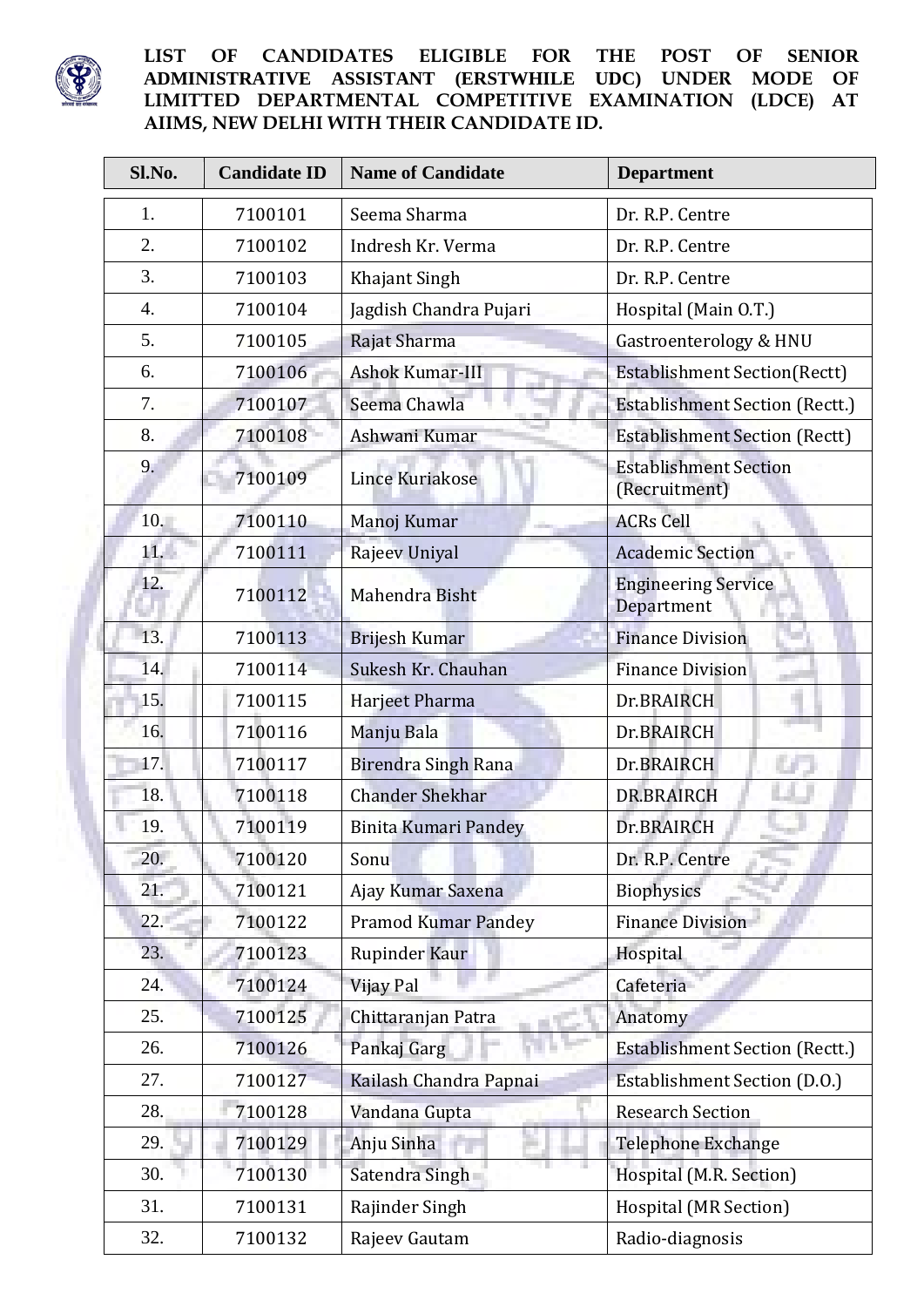

## **LIST OF CANDIDATES ELIGIBLE FOR THE POST OF SENIOR ADMINISTRATIVE ASSISTANT (ERSTWHILE UDC) UNDER MODE OF LIMITTED DEPARTMENTAL COMPETITIVE EXAMINATION (LDCE) AT AIIMS, NEW DELHI WITH THEIR CANDIDATE ID.**

| Sl.No. | <b>Candidate ID</b> | <b>Name of Candidate</b> | <b>Department</b>       |
|--------|---------------------|--------------------------|-------------------------|
| 33.    | 7100133             | Neelam Puri              | Stores Section (DO)     |
| 34.    | 7100134             | Stendra Kumar            | RTI Cell                |
| 35.    | 7100135             | Chitra Lekha             | <b>Research Section</b> |
| 36.    | 7100136             | Devendra Kumar           | <b>NDDTC</b>            |
| 37.    | 7100137             | Anjali                   | <b>Research Section</b> |
| 38.    | 7100138             | <b>Ashok Mandol</b>      | C.N. Centre             |
| 39.    | 7100139             | Puran Kumar Sehgal       | C.N. Centre             |
| 40.    | 7100140             | Nigam Rani               | C.N. Centre             |
| 41.    | 7100141             | <b>Ravinder Singh</b>    | C.N. Centre             |
| 42.    | 7100142             | Anuradha Verma           | C.N. Centre             |
| 43.    | 7100143             | Valsamma Chacko          | C.N. Centre             |
| 44.    | 7100144             | Kaushalya Mehra          | C.N. Centre             |
| 45.    | 7100145             | Fehmida Begum            | C.N. Centre             |
| 46.    | 7100146             | <b>Sunder Lal Tanwar</b> | C.N. Centre             |
| 47.    | 7100147             | Vijay Pal                | C.N. Centre             |
| 48.    | 7100148             | Kritika Sharma           | C.N. Centre             |
| 49.    | 7100149             | Mamta Paroliya           | C.N. Centre             |
| 50.    | 7100150             | Shagufta Hussain         | C.N. Centre             |
| 51.    | 7100151             | Deepa Bisht              | C.N. Centre             |
| 52.    | 7100152             | Sushma Luthra            | C.N. Centre             |
| 53.    | 7100153             | Nisha Wadhera            | C.N. Centre             |
| 54.    | 7100154             | Kesho Ram Sharma         | C.N. Centre             |
| 55.    | 7100155             | Bhuwan C.S. Manral       | C.N. Centre             |
| 56.    | 7100156             | Manju Sharma             | C.N. Centre             |
| 57.    | 7100157             | Manju Jeenwal            | C.N. Centre             |
| 58.    | 7100158             | Jai Prakash              | C.N. Centre             |
| 59.    | 7100159             | <b>Charat Lal</b>        | C.N. Centre             |
| 60.    | 7100160             | Gopal Chandra Sahoo      | C.N.Centre              |
| 61.    | 7100161             | Santosh Kumar            | <b>JPNATC</b>           |
| 62.    | 7100162             | Sanjay                   | <b>JPNATC</b>           |
| 63.    | 7100163             | Garima Bhandari          | Dr.BRAIRCH              |
| 64.    | 7100164             | Hem Chander Joshi        | Dr. BRAIRCH             |
| 65.    | 7100165             | Sunil Kumar Sarwan       | C. N. Centre (Stores)   |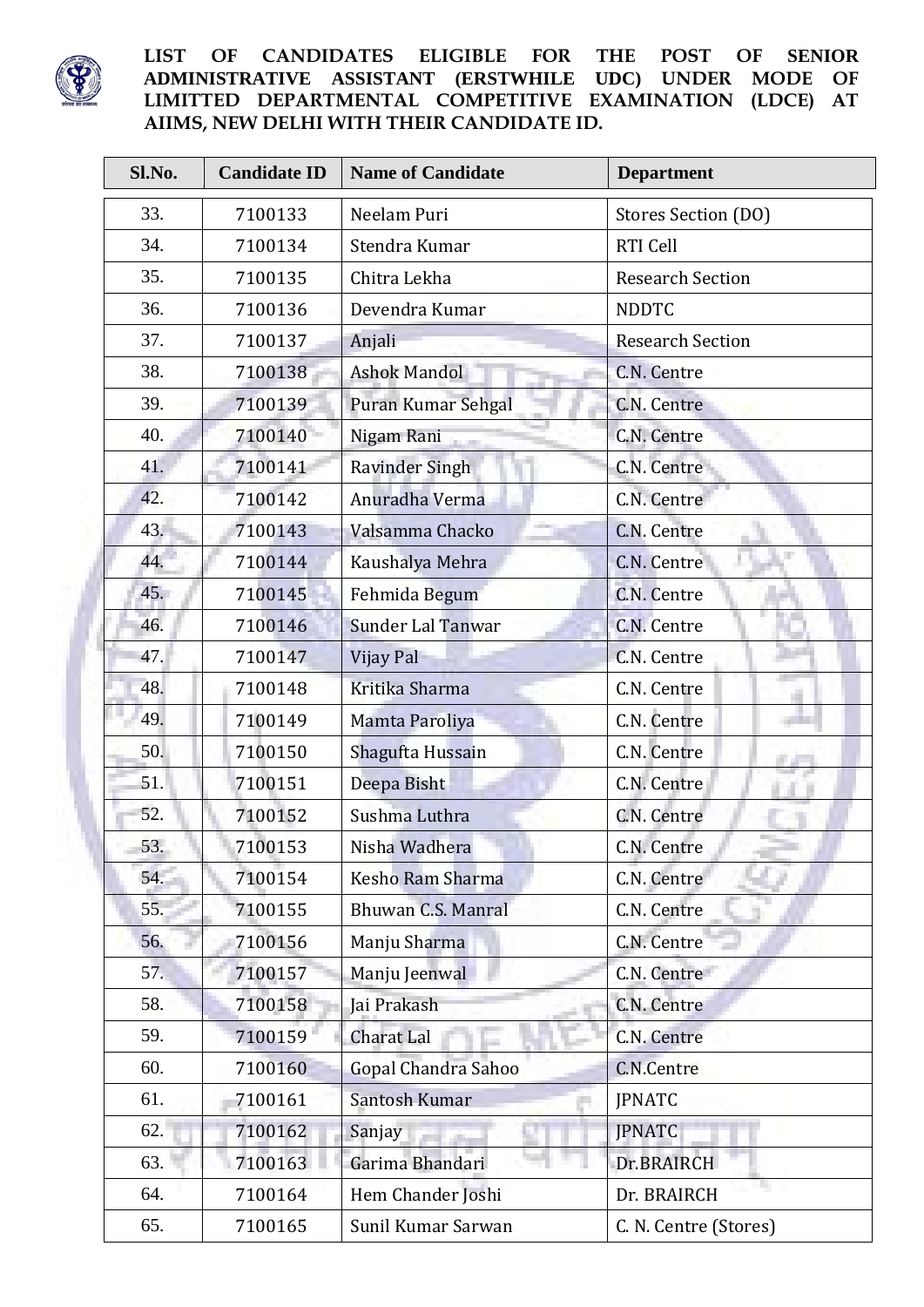

 $\blacksquare$ 

## **LIST OF CANDIDATES ELIGIBLE FOR THE POST OF SENIOR ADMINISTRATIVE ASSISTANT (ERSTWHILE UDC) UNDER MODE OF LIMITTED DEPARTMENTAL COMPETITIVE EXAMINATION (LDCE) AT AIIMS, NEW DELHI WITH THEIR CANDIDATE ID.**

| Sl.No. | <b>Candidate ID</b> | <b>Name of Candidate</b>   | <b>Department</b>                                    |
|--------|---------------------|----------------------------|------------------------------------------------------|
| 66.    | 7100166             | Ashok Kumar-II             | <b>General Section</b>                               |
| 67.    | 7100167             | Sameena Praveen            | <b>Establishment Section</b>                         |
| 68.    | 7100168             | Pushpa                     | Establishment Section (D.O.)                         |
| 69.    | 7100169             | Sujata                     | Stores Section (DO)                                  |
| 70.    | 7100170             | <b>Ashish Syal</b>         | DDA Office                                           |
| 71.    | 7100171             | Shailender Kumar           | <b>Stores Section</b>                                |
| 72.    | 7100172             | Poonam Malik               | <b>Finance Division</b>                              |
| 73.    | 7100173             | Tarun Khanna               | C. N. Centre                                         |
| 74.    | 7100174             | Chandan Singh              | <b>Examination Section</b>                           |
| 75.    | 7100175             | Mohini Devi                | Pathology                                            |
| 76.    | 7100176             | Chanchal Saxena            | <b>Telemedicine Facility</b><br>(compliance awaited) |
| 77.    | 7100177             | <b>Manjeet Singh Dagar</b> | <b>Endocrinology &amp; Metabolism</b>                |
| 78.    | 7100178             | <b>Atul Kumar</b>          | <b>Estate Section</b>                                |
| 79.    | 7100179             | Vijay Kumar                | Orthopaedics                                         |
| 80.    | 7100180             | Manju Anand                | Paediatrics                                          |
| 81.    | 7100181             | Neelam Arya                | <b>Finance Division</b>                              |
| 82.    | 7100182             | Anu Kwatra                 | Hospital (Hosp. Billing<br>Section)                  |
| 83.    | 7100183             | Sachin                     | <b>Finance Division</b>                              |
| 84.    | 7100184             | Pooja Chadha               | <b>Finance Division</b>                              |
| 85.    | 7100185             | Naresh Kumar               | New OPD Block                                        |
| 86.    | 7100186             | <b>Manber Singh</b>        | Hospital (M.S Office)                                |
| 87.    | 7100187             | Dinesh Chopra              | <b>Estate Section</b>                                |
| 88.    | 7100188             | Rani                       | <b>CCM</b>                                           |
| 89.    | 7100189             | Geeta Rohera               | <b>Academic Section</b>                              |
| 90.    | 7100190             | Subhash                    | <b>General Section</b>                               |
| 91.    | 7100191             | Deepak Kumar               | C.N. Centre                                          |
| 92.    | 7100192             | <b>Radhey Shyam</b>        | C.N. Centre                                          |
| 93.    | 7100193             | Pramod Joshi               | Hospital (M.R. Section)                              |
| 94.    | 7100194             | Poonam Chopra              | Hospital (Dietetics)                                 |
| 95.    | 7100195             | Anita Rani                 | Coordination Cell                                    |
| 96.    | 7100196             | Shri Bharat Bhushan        | Microbiology                                         |
| 97.    | 7100197             | Duli Chand                 | Paediatrics                                          |